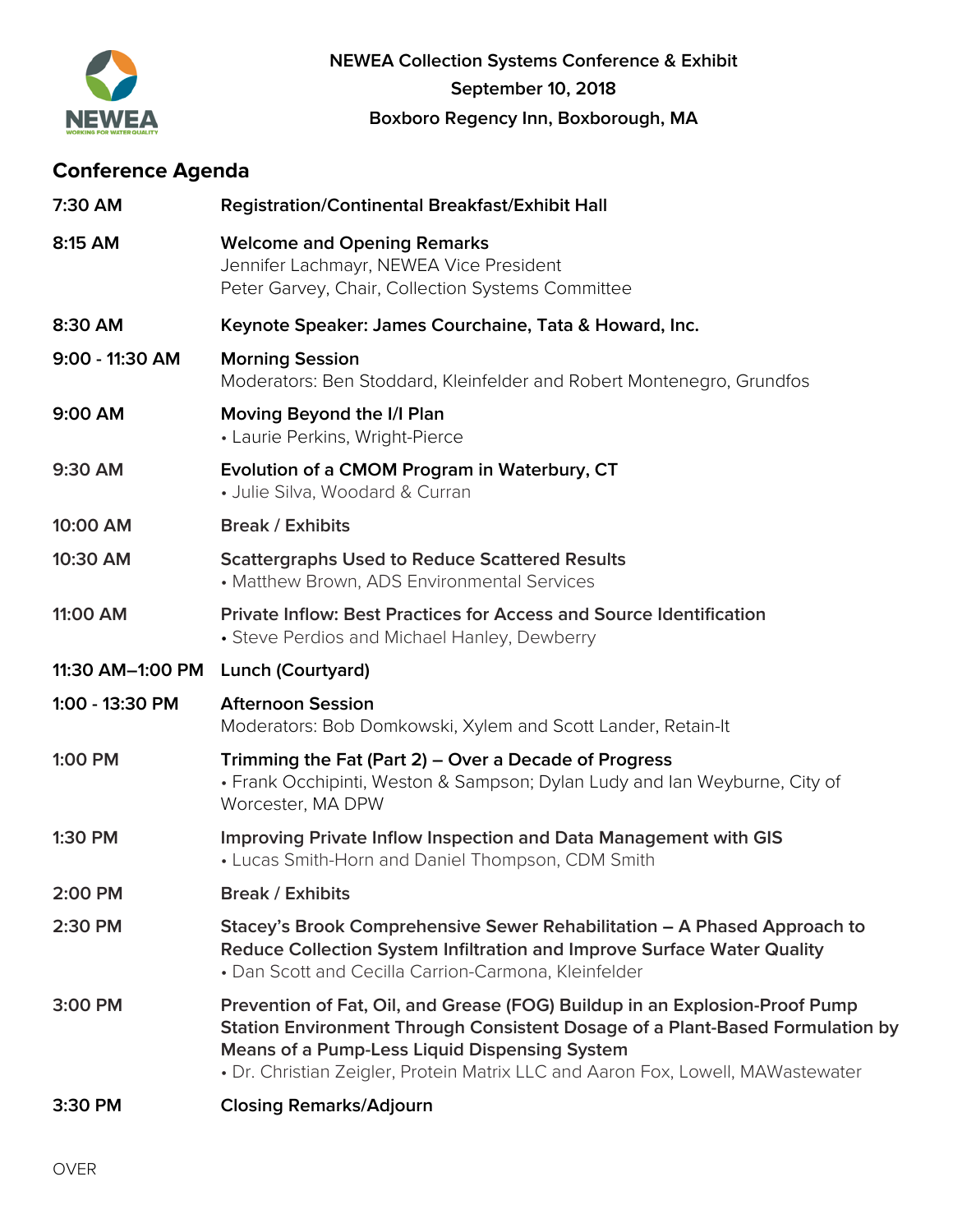

**NEWEA Collection Systems Conference & Exhibit September 10, 2018 Boxboro Regency Inn, Boxborough, MA**

## **EXHIBITORS & SPONSORS**

| AECOM - Sponsor                                   | Kleinfelder - Sponsor                                              |
|---------------------------------------------------|--------------------------------------------------------------------|
| Aqua Solutions - Sponsor                          | Maltz Sales Co. - Exhibitor                                        |
| ARCADIS - Sponsor                                 | Municipal Sales, Inc. - Exhibitor                                  |
| <b>CDM Smith - Sponsor</b>                        | NEIWPCC - Exhibitor                                                |
| CUES - Exhibitor, Sponsor                         | NEWEA - Exhibitor                                                  |
| Dewberry - Sponsor                                | Righter Group, Inc. - Exhibitor                                    |
| Duke's Root Control, Inc. - Exhibitor, Sponsor    | RJN Group, Inc. - Exhibitor                                        |
| Environmental Partners Group - Sponsor            | Tata & Howard - Sponsor                                            |
| <b>EST Associates - Sponsor</b>                   | Ted Berry Company - Sponsor                                        |
| F R Mahony & Associates, Inc. - Exhibitor         | Tetra Tech - Sponsor                                               |
| Flow Assessment Services LLC - Exhibitor, Sponsor | The MAHER Corporation - Sponsor                                    |
| Fuss & O'Neill - Sponsor                          | Tighe & Bond - Sponsor                                             |
| Green Mountain Pipeline Services - Exhibitor      | Titus Industrial Group, Inc. - Exhibitor                           |
| Hayes Pump - Sponsor                              | Underground Inspection Technologies Sales &<br>Service - Exhibitor |
| Hazen and Sawyer - Sponsor                        |                                                                    |
| Hoyle, Tanner & Associates, Inc. - Sponsor        | Weston & Sampson - Sponsor                                         |
| JWB Coy/Hach Flow Group - Exhibitor, Sponsor      | Woodard & Curran - Sponsor                                         |
| LMK Technologies - Exhibitor                      | Wright-Pierce - Sponsor                                            |

#### **TRAINING CONTACT HOURS (TCHs)**

Certificates will be awarded for operator recertification for participating states. If you need TCHs, please sign-up at the end of the day (3:30PM) at the registration desk. Certificates will be sent to attendees following the conference.

#### **PROCEEDINGS**

In an effort to reduce/reuse/recycle - copies of today's presentations will be posted on the NEWEA website. Attendees will be notified via email when the presentations are available.

**This specialty conference was hosted by NEWEA's Collection Systems Committee. We thank the attendees, speakers, exhibitors, and sponsors for making this event successful.**